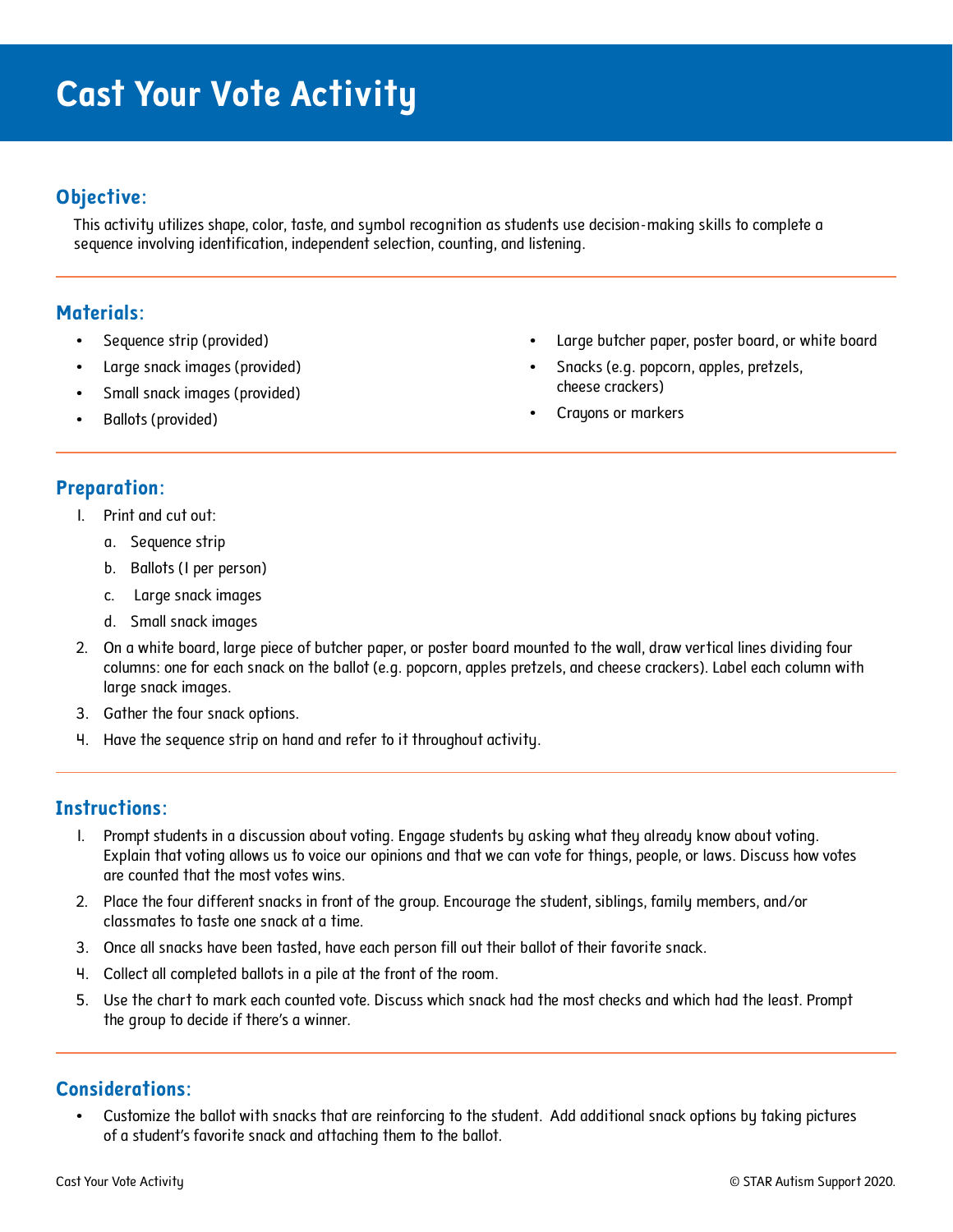Sequence strip

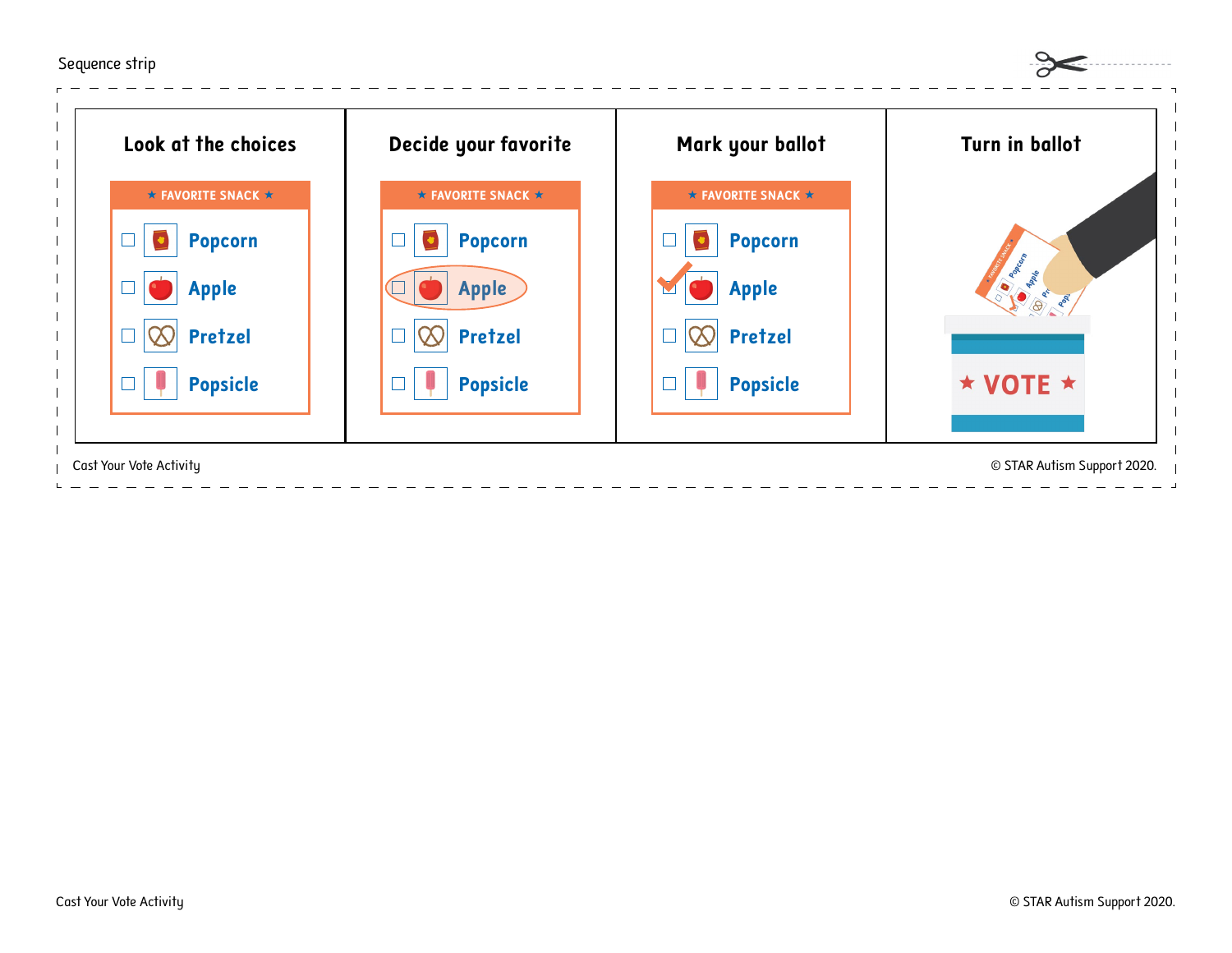Large snack images

 $\approx$ 

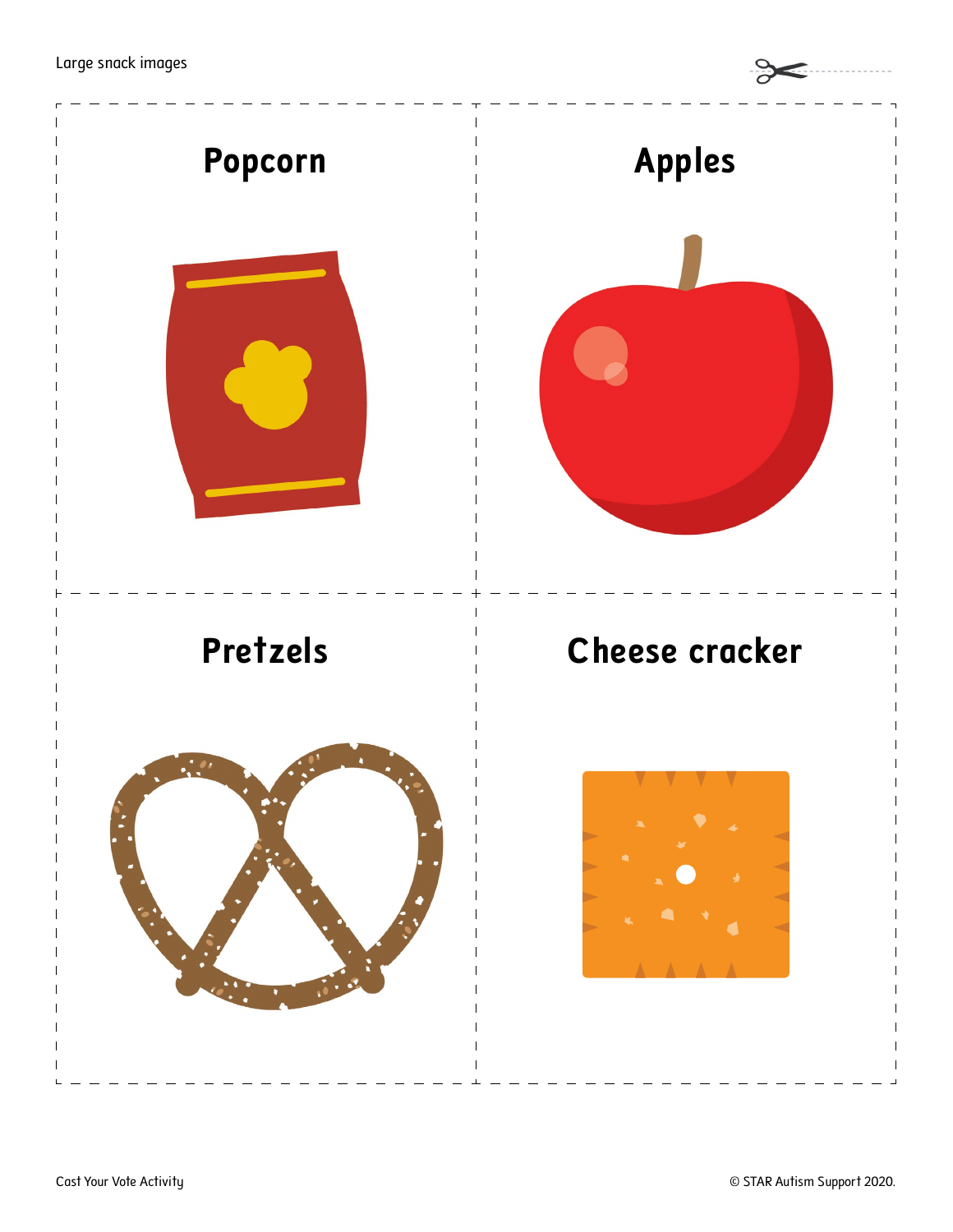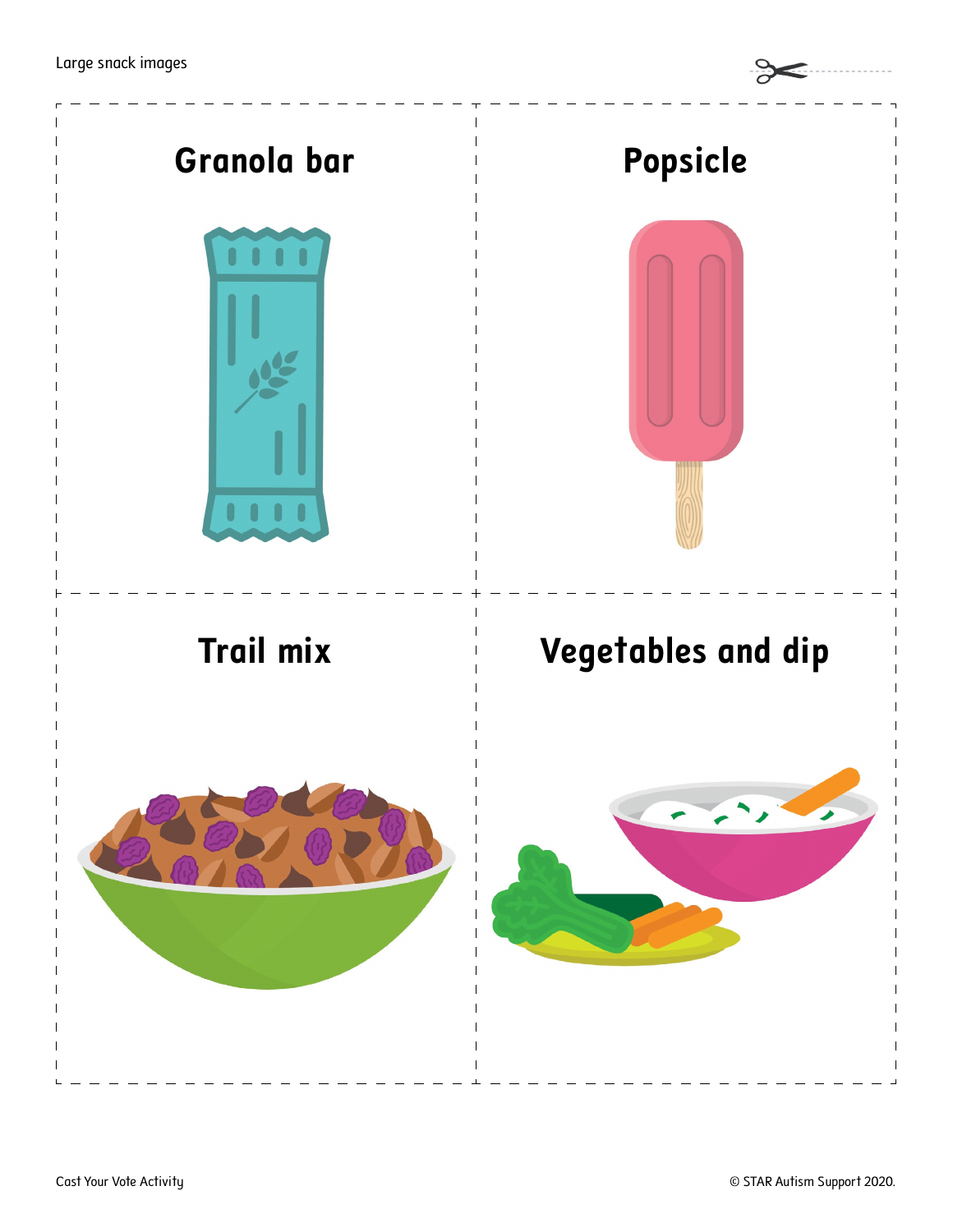